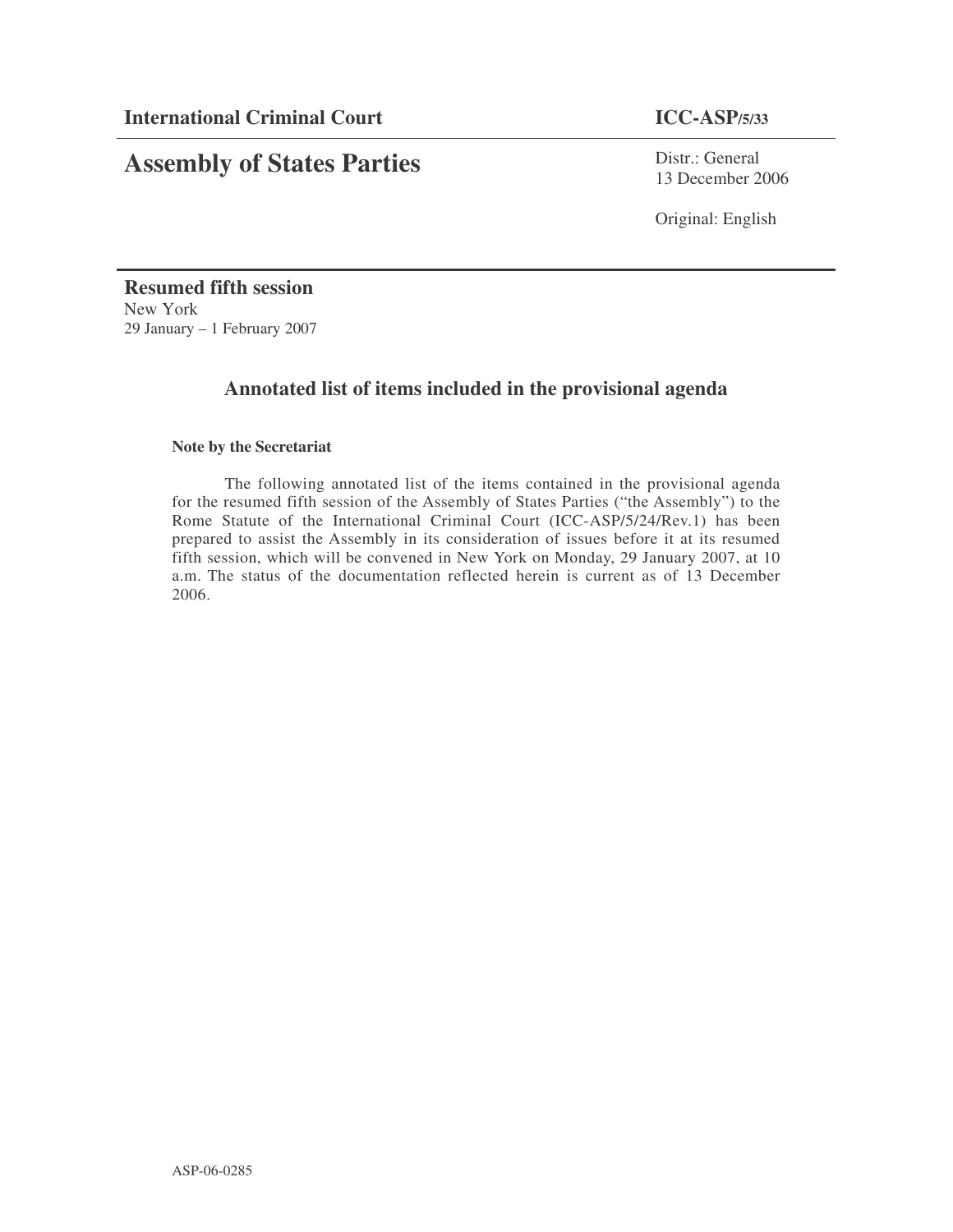## **Annotated list of items included in the provisional agenda**

#### **1. Adoption of the agenda**

Rules 10 to 13 and 18 to 22 of the Rules of Procedure concerning the agenda are applicable to regular sessions of the Assembly.

In accordance with rules 10 and 11 of the Rules of Procedure, the provisional agenda for the resumed fifth session (ICC-ASP/5/24) was issued on 6 November 2006 and a revised version (ICC-ASP/5/24/Rev.1) on 13 December 2006. In accordance with rule 19 of the Rules of Procedure, the agenda has to be submitted to the Assembly for approval.

*Documentation*

Provisional agenda (ICC-ASP/5/24/Rev.1)

#### **2. States in arrears**

According to article 112, paragraph 8, of the Rome Statute, "A State Party which is in arrears in the payment of its financial contributions towards the costs of the Court shall have no vote in the Assembly and in the Bureau if the amount of its arrears equals or exceeds the amount of the contributions due from it for the preceding two full years."

At the 4th meeting of its fourth session, on 3 December 2005, the Assembly adopted resolution ICC-ASP/4/Res.4, containing operative paragraphs 40 to 47 that deal with the issue of the arrears of States Parties.

At the 7th meeting of its fifth session, on 1 December 2006, the Assembly adopted resolution ICC-ASP/5/Res.3, which contains recommendations on the arrears of States Parties in annex III thereto.

#### *Documentation*

*Official Records of the Assembly of States Parties to the Rome Statute of the International Criminal Court, Fifth session, The Hague, 23 November-1 December 2006,* (International Criminal Court publication ICC-ASP/5/32), part III, resolution ICC-ASP/5/Res.3, annex III.

*Official Records of the Assembly of States Parties to the Rome Statute of the International Criminal Court, Fourth session, The Hague, 28 November-3 December 2005*, (International Criminal Court publication ICC-ASP/4/32), part III, resolution ICC-ASP/4/Res.4.

#### **3. Credentials of representatives of States at the resumed fifth session**

Representation and credentials are regulated by rules 23 to 28 of the Rules of Procedure. In accordance with rule 24, the credentials of representatives of States Parties and the names of alternates and advisers shall be submitted to the Secretariat if possible not later than 24 hours after the opening of the session. The credentials shall be issued by the Head of State or Government or by the Minister for Foreign Affairs or by a person authorized by either of them.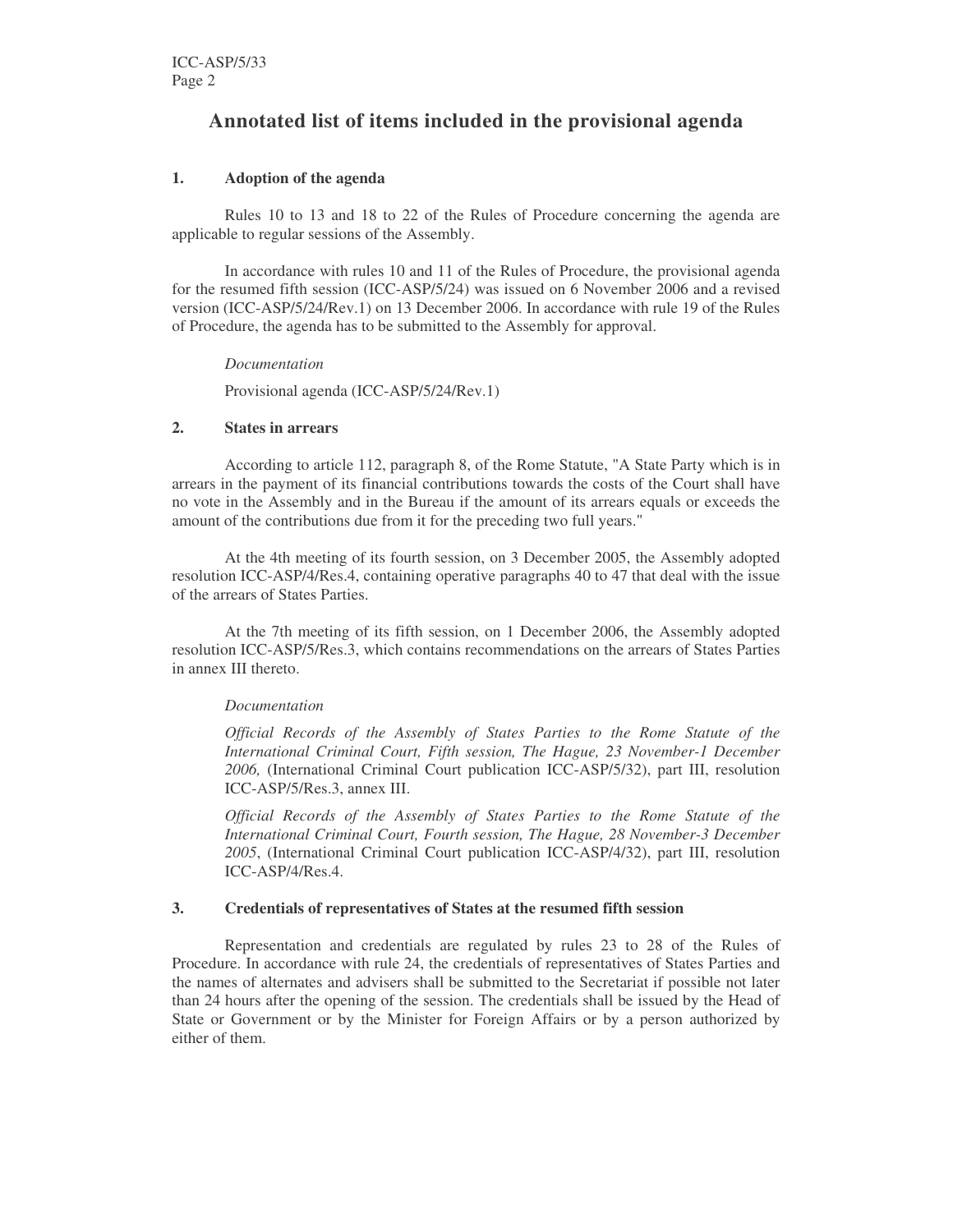In accordance with rule 25 of the Rules of Procedure, at the 1st meeting of its fifth session, on 23 November 2006, the Assembly appointed the following States to serve on the Credentials Committee: Benin, France, Honduras, Ireland, Jordan, Paraguay, Serbia, Slovenia and Uganda.

The Credentials Committee shall examine the credentials of representatives of States Parties and report to the Assembly without delay.

#### **4. Organization of work**

The Assembly will consider and adopt a programme of work at the beginning of the session on the basis of a proposal by the Bureau.

#### **5. Election of the members of the Board of Directors of the Trust Fund for Victims**

By its resolution ICC-ASP/1/Res.6, the Assembly established a Trust Fund for the benefit of victims of crimes within the jurisdiction of the Court, and of the families of such victims, as well as a Board of Directors of the Trust Fund for the benefit of victims.

The relevant resolutions for the nomination and election of the members of the Board are ICC-ASP/1/Res.6 and ICC-ASP/1/Res.7, both of 9 September 2002. The annex to resolution ICC-ASP/1/Res.6 provides that the Board shall have five members who shall be elected for a term of three years and may be re-elected once. They shall serve in an individual capacity on a pro bono basis. It also provides that the Assembly shall elect the members of the Board, all of whom shall be of a different nationality, on the basis of equitable geographical distribution and taking into account the need to ensure equitable gender distribution and equitable representation of the principal legal systems of the world. The members of the Board shall be of high moral character, impartiality and integrity and shall have competence in the assistance to victims of serious crimes.

Pursuant to resolution ICC-ASP/1/Res.7, the distribution of seats in the Board shall be as follows:

- African States, one seat;
- Asian States, one seat;
- Eastern European States, one seat;
- Group of Latin American and Caribbean States, one seat;
- Western European and Other States, one seat.

Furthermore, resolution ICC-ASP/1/Res.7 provides that States Parties shall nominate candidates during the nomination period, which shall be fixed by the Bureau of the Assembly of States Parties. Nominations submitted before or after the nomination period shall not be considered. In this connection, the Bureau decided to fix a nomination period which ran for 12 weeks from 5 June 2006 to 27 August 2006. In accordance with paragraph 4 of resolution ICC-ASP/1/Res.5, the President of the Assembly extended the nomination period four times. The fourth extension ended on 19 November 2006.

At the end of the nomination period, no candidate had been nominated for the Group of Asian States. Consequently, at the 6th meeting of its fifth session, on 30 November 2006, the Assembly elected four members of the Board and decided to defer the election for the seat allocated to the Group of Asian States to the resumed fifth session of the Assembly.